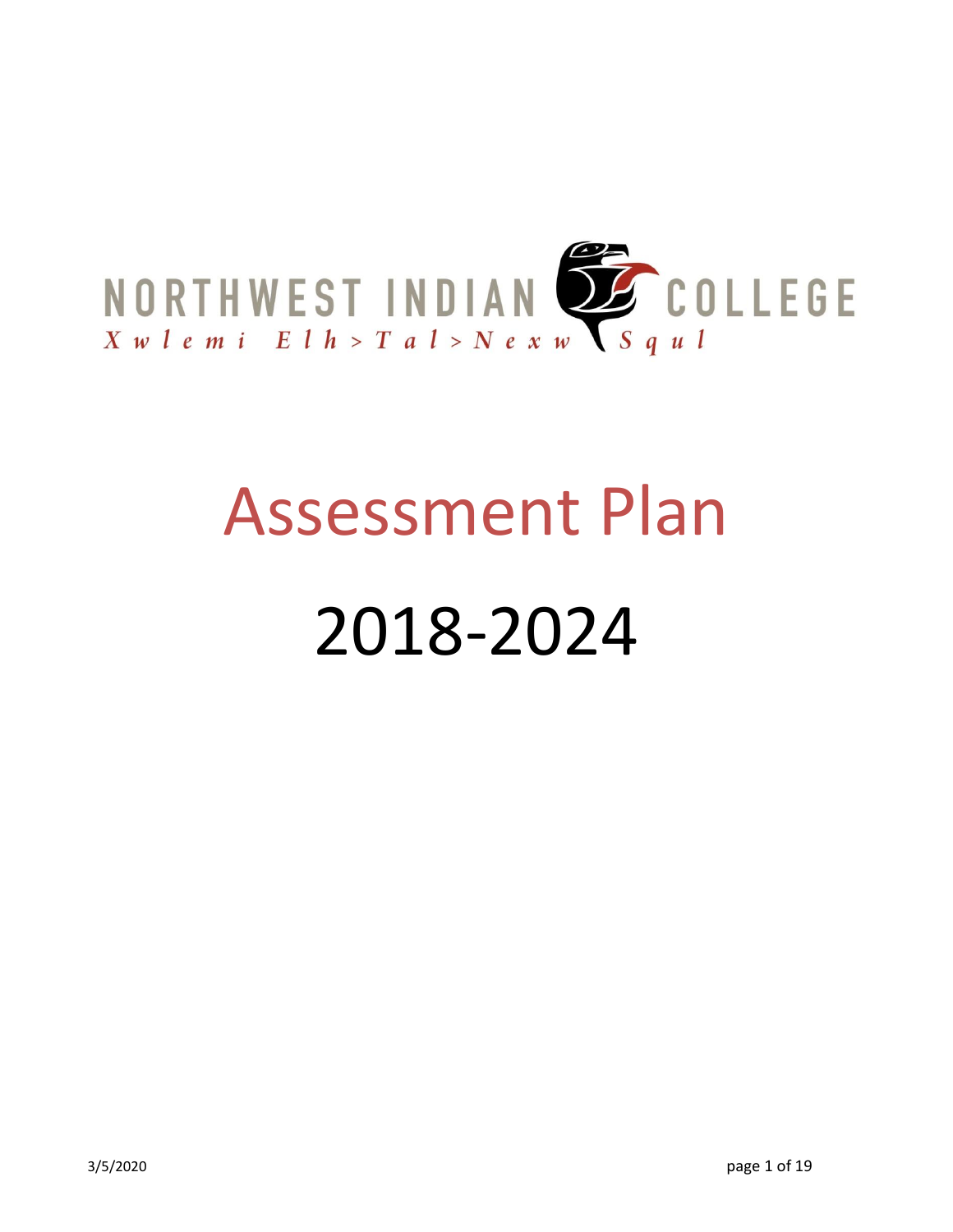# **Contents**

# **Introduction**

History of Assessment at Northwest Indian College Purpose of the Plan Overview of the Assessment of Student Learning Assessment Team – Purpose, Goals and Role in the Assessment Process

#### Institutional Frameworks that Guide the Assessment Plan

Strategic Plan Academic Goals

#### Data Used in the Assessment Plan

Institutional Data Indicators of Student Learning Institutional Learning Outcomes Academic Program Outcomes Course Outcomes Student Support Program Outcomes

Indirect Indicators of Student Learning

#### Linkages with Other College Plans and Initiatives

Initiatives that are linked to the Assessment Plan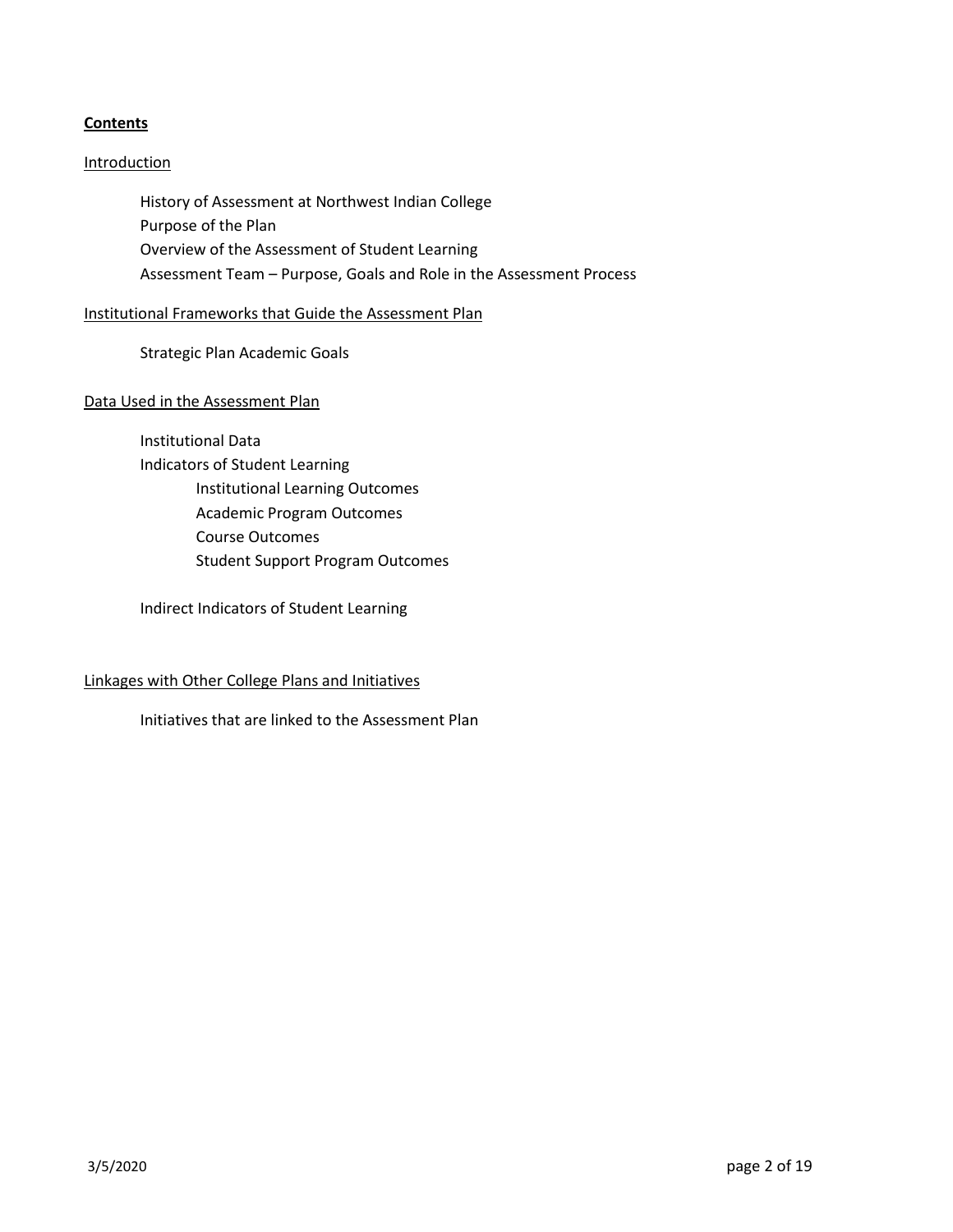#### **Introduction**

# History of Assessment at Northwest Indian College

Assessment is foundational to teaching and learning and has occurred at Northwest Indian College (NWIC) since its inception. Development of a more comprehensive institution-wide assessment process began at Northwest Indian College in 1999 in response to evaluators' recommendation "to adopt and consistently implement an educational assessment plan, which provides for a series of assessments that are internally consistent and in accord with its mission." (from the evaluator report to the NWIC 1998 self-study to the Northwest Commission on Colleges and Universities (NWCCU)). The College hired an external consultant who drafted an assessment approach which informed later assessment work. In 2002, NWIC hired its first Director of Assessment. Over the subsequent five years NWIC produced the Assessment Report (2002-2007) and drafted and approved the first Assessment Plan (2007-2012). NWIC has moved deliberately forward to create the beginnings of an integrated campus culture focused on student learning, retention, and graduation by developing clear learning outcomes.

The Assessment Plan (2007-2012) provided structure to the assessment program by clarifying the function of assessment activities as they align with the College's mission and strategic plan, and their relationship to institutional, program and course level outcomes. The plan created structures to the collection and analysis of baseline data and the continued tracking of institutional data that strengthens the institutional approach to continuous improvement.

The Assessment Plan (2007-2012) also articulated priorities, " to set up procedures to report results back to the tribal college community in a more timely, consistent and ongoing way; reflecting upon and using the information to improve student learning; emphasizing cultural values and knowledge; developing cultural outcomes and meaningful assessment strategies; increasing student, faculty, staff and administrator participation; educate students about the mission of the college and the role of assessment in their education; creating a cycle of surveys and reports; and developing a program outcomes process." These priorities will continue to be foundational to the ongoing assessment program.

The NWIC Board of Trustees approved an initiative to indigenize the institution in June of 2017. This mobilized college leadership to reflect upon the way in which it governs itself. The NWIC board of trustees held a visioning session with college leadership in order to define what an indigenized institution would look like, what infrastructures would need to change and how are the students and community we serve represented within the governing structure.

The review and planning of the 2018-2024 Assessment Plan has been a collaboration across the institution. An Assessment team was established with sub-committees tasked with facilitating the two sections, academic and non-academic assessment.

#### Purpose of the Plan

The Assessment Plan (2018-2024) is designed as a college-wide assessment resource for faculty, non-academic staff, academic program directors, and administration. The primary purpose of the plan is to facilitate assessment of institutional effectiveness as it relates to student success and mission fulfillment: Through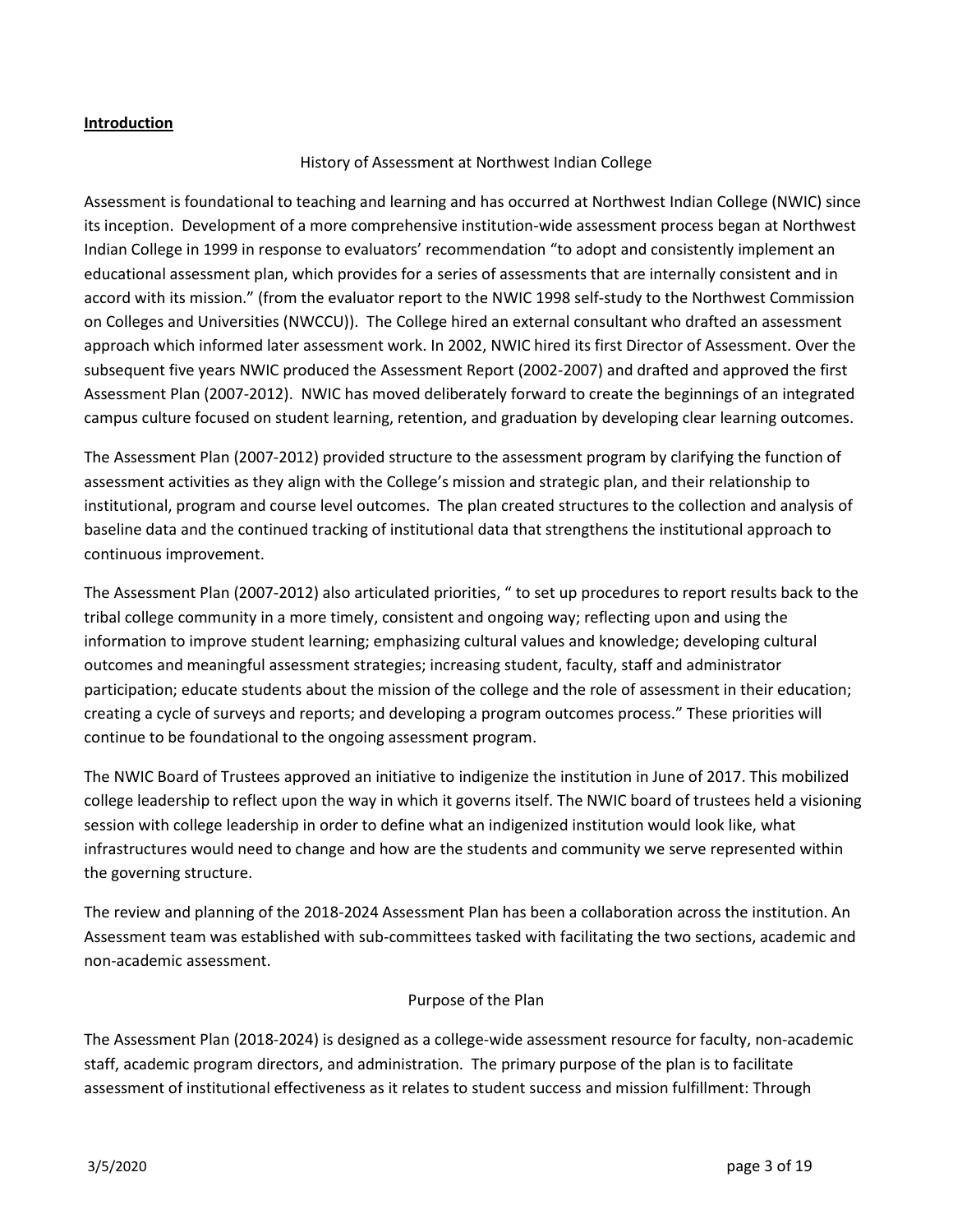education Northwest Indian College promotes Indigenous self-determination and knowledge. A successful student at NWIC acquires and demonstrates academic and cultural knowledge, skills and values to positively impact Tribal communities. Upon attainment of their educational goals successful students lead healthy and productive lives promoting tribal sovereignty and prosperity.

As assessment is an evolutionary process, the assessment plan provides information to clarify structure and individual roles and responsibilities as they relate to assessment. Clearly defined tasks and timelines of assessment activities are outlined, based the Honorable House of Learning Metaphor, while there are opportunities to develop and improve methods over time. The House of Learning structure guides data gathering, analyses, interpretation of results, and decision-making in relation to educating NWIC students who are primarily Native Americans coming from diverse backgrounds. The plan also describes the Assessment Team's role in the assessment process.

# Overview of the Assessment of Student Learning

The assessment process is guided by the Honorable House of Learning Metaphor, as shown below. The articulated student learning outcomes guide the process. These outcomes may be at the institutional level, academic program level, course level, or be student support program outcomes. In the next step of the process, appropriate strategies are identified that are to be used as indicators to assess attainment of learning outcomes and thresholds for success are identified to determine whether the outcomes have been achieved or not. The appropriate data is then gathered for each assessment strategy and analyzed. The results of the analysis are then reported, and recommendations are made that inform decisions about how to make improvements, which closes the loop of the evaluation process. As the cycle begins again, outcomes are re-evaluated and updated, as needed.



In the Honorable House of Learning assessment in grounded in the NWIC Core Values and Beliefs. Which are as follows: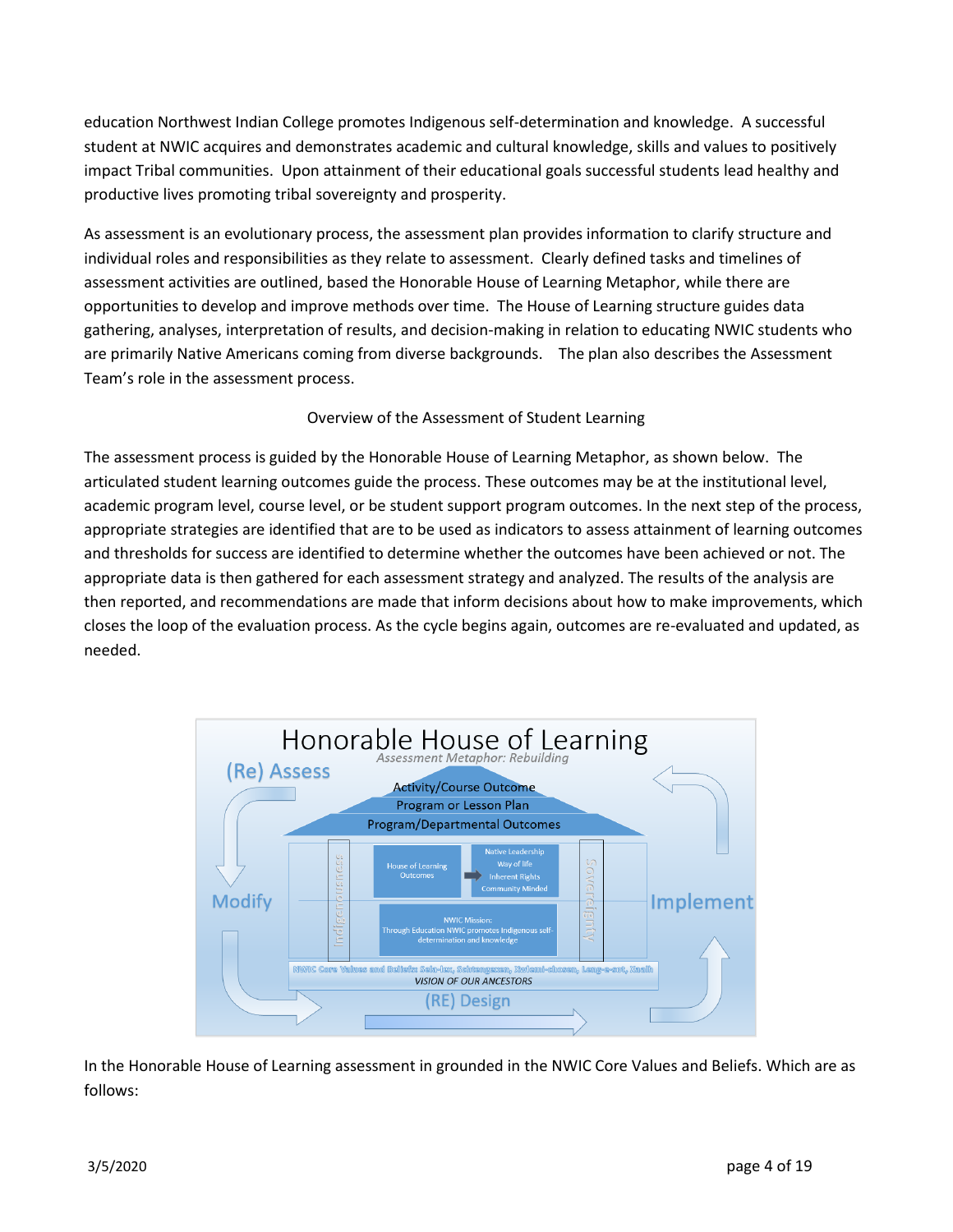Sela-lex<sup>w</sup> : Our strength comes from the old people. From them we receive our teachings and knowledge and the advice we need for our daily lives.

schtengex<sup>w</sup>en: We are responsible to protect our territory. This means that we take care of our lands and the water and everything that is on and in it.

Xwlemi-chosen: Our culture is our language. We should strengthen and maintain our language.

Leng-e-sot: We take care of ourselves, watch out for ourselves and love and take care of one another.

Xaalh: Life balance/sacred.

It is from these values everything is designed, implemented, assessed and modified in a cycle of continuous improvement.

The types of data used in the assessment of student learning at NWIC are: institutional data, direct indicators (measures of student performance), and indirect indicators (student perceptions). Each of these types of data may be useful for assessing specific outcomes at any of the levels.

Both formative and summative assessment strategies are used to assess student learning. It is the use of both strategies that strengthen how NWIC students are assessed in the classroom. It is the continual dialogue students get with their faculty that insures comprehension and growth. Paired with summative strategies allows for a true analysis of program outcome attainment. Using both strategies forms relational accountability between student and faculty, allowing for open communication, trust and a shared understanding of expectations.

Assessment and evaluation are enhanced when results are communicated broadly and purposefully. Communication of results should inform actions or recommendations for improvement. Currently annual assessment results are shared across departments within the institution and also with the board of trustees. The departmental sharing of best practices and strategies, strengths individual programs and allows for continuity of the assessment process. The board of trustees is not only interested in assessment findings but also in providing input for continual improvement of program outcome attainment. The goal for this assessment phase is to include regular reporting of assessment findings to the communities NWIC serves. This may take place is during the annual NWIC report to the Lummi Nation. A mechanism for reporting to the 6 extended campus sites we serve will be identified within this assessment cycle.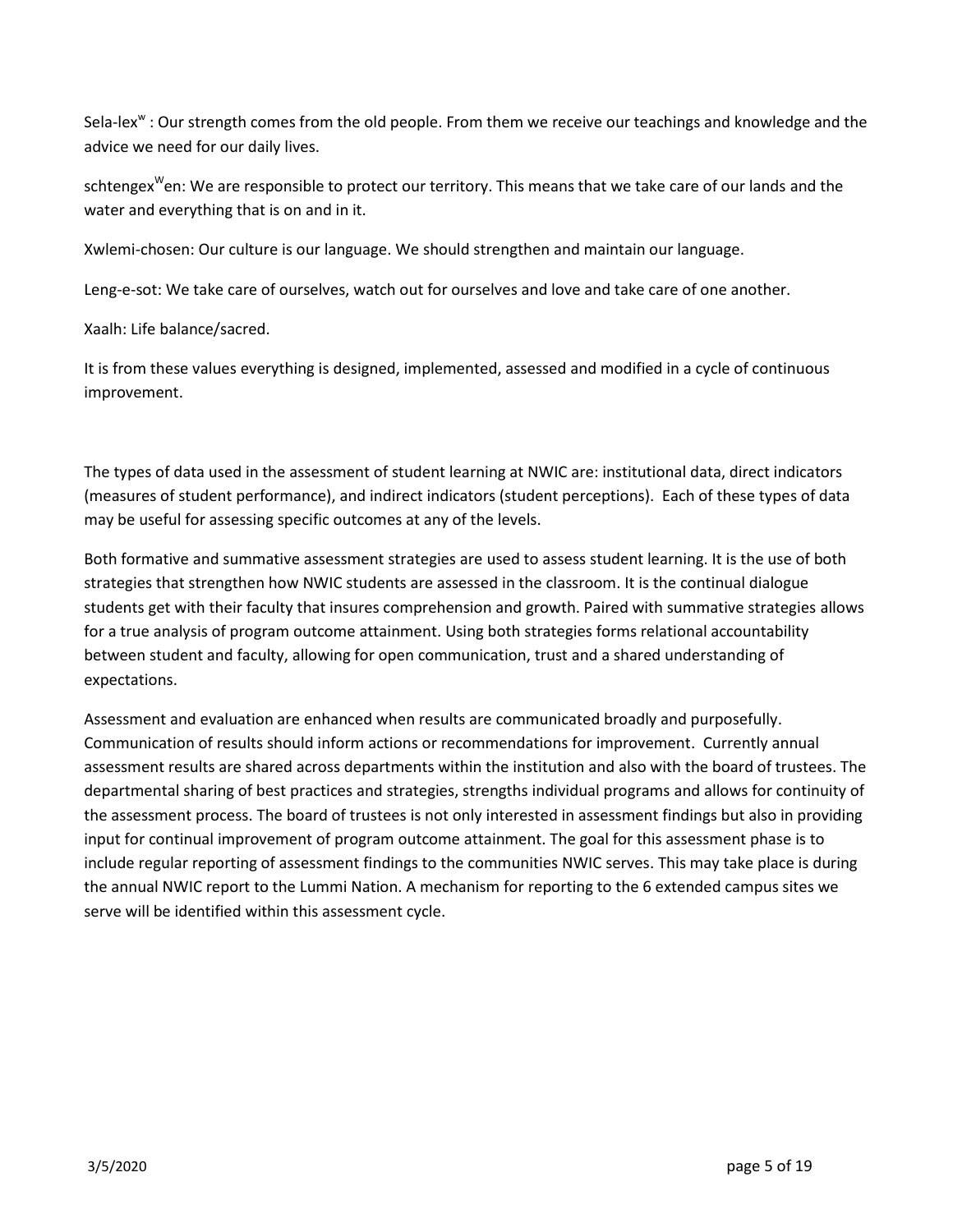# **Assessment Team- Purpose, Goals, and Role in the Assessment Process**

The purpose of the Assessment Team is*: In support of Northwest Indian College's continuous improvement, The Assessment Team will support the mission, strategic plan, and coordinate the assessment process to assure that the data collection, data analyses, and reporting processes are useful, relevant, and meaningful. The Assessment Team supports the improvement of programs and services through training and education and brings together diverse perspectives to support the institution's capacity to use data across campus.*

The goals of the Assessment Team are to:

- 1. Research best practices of institutional assessment
- 2. Provide oversight and guide the institutional assessment process
- 3. Make recommendations to the NWIC institutional assessment process
- 4. Assess staff training needs in the use of data for analysis of institutional effectiveness and document measures of continuous improvement
- 5. Utilize on-going evaluation and assessment results to inform resource allocation
- 6. Utilize the continuous improvement model to continually make changes and improvements to the assessment plan itself

The role of the Assessment Team is to support the institutional assessment process and serve as a review board for the annual assessment reports in an effort to help make further meaning of the data analysis and give guidance on the plans for improvement.

The Assessment Team will collectively have an institutional perspective by drawing members from across campus departments. Members will be appointed by the president and include:

Academic: Dean of Academics (co-facilitator), Associate Dean, Department Chairs, Faculty representative from each program/department, Director of Extended Sites, E-Learning Coordinator, and Site Managers.

Non Academic: Director of Institutional Effectiveness (co-facilitator), Vice President of Institutional Effectiveness, Registrar, Dean of Student Life, Donor Advancement and Foundation Relations Coordinator, BFET Coordinator, Tribal Vocational Rehabilitation Institute Director, and the Center for Health Department Manager.

# **All are welcome to join the Assessment Team**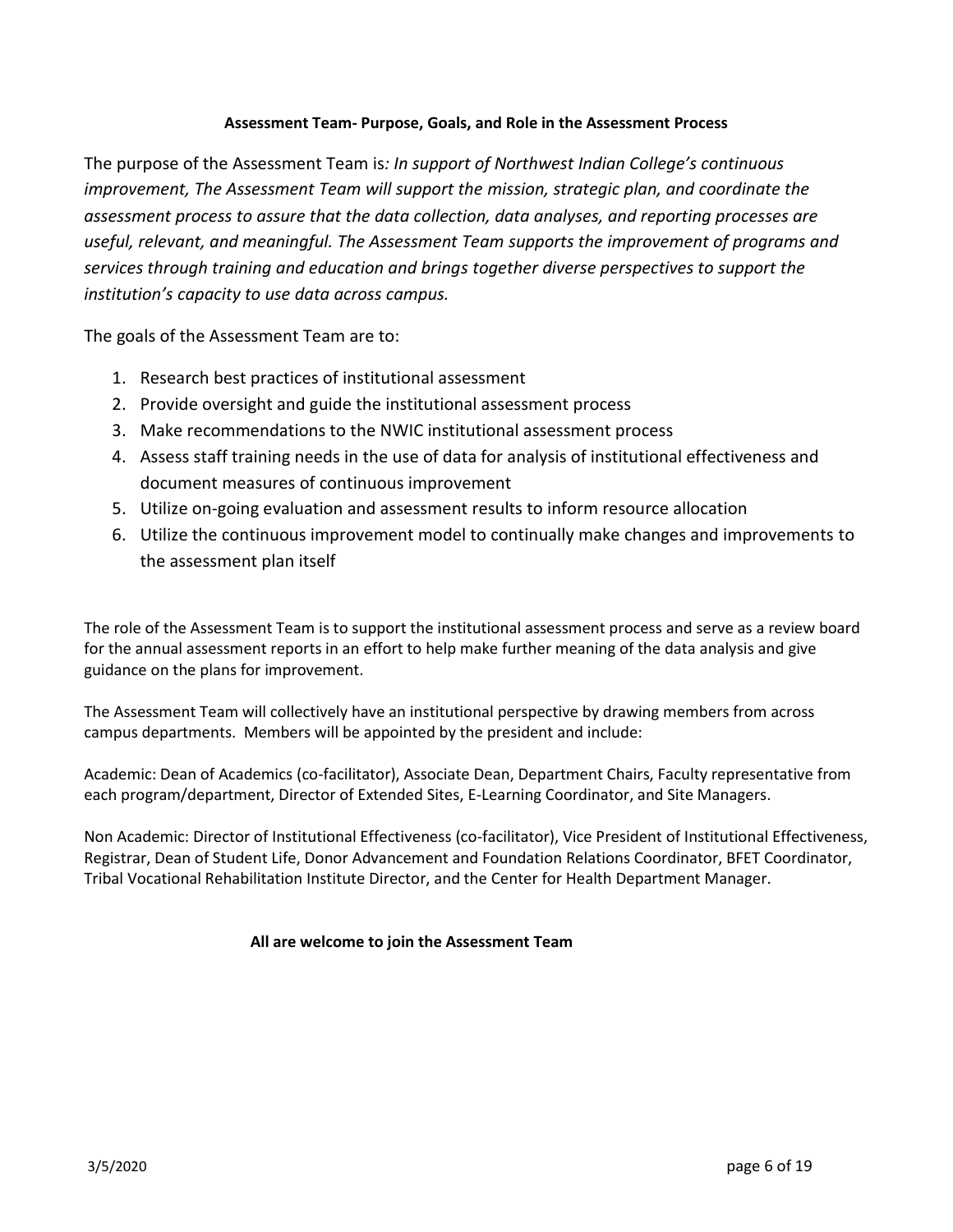# **Institutional Frameworks that Guide the Assessment Plan**

#### **Strategic Plan Academic Goals**

The NWIC Strategic Plan (2018-2024) provides the foundational goals of the institution and will provide focus to all outcome development. The strategic plan addresses four core themes and 15 objectives. These goals guide the institution toward strong educational programs that meet the needs of the tribal communities in the Pacific Northwest.

Core Themes:

- 1. Engage Indigenous knowledge
- 2. Commitment to Student Success
- 3. Access to Higher Education Opportunities at all levels for Tribal Communities
- 4. Advance Place-Based Community Education and Outreach

#### Objectives:

- 1. NWIC implements an Indigenous governance system (CT1)
- 2. NWIC establishes and sustains an internal organizational climate aligned with NWIC vision and values. (CT1)
- 3. NWIC implements an Indigenous Research Agenda (CT1)
- 4. NWIC faculty and staff build the capacity to engage Indigenousness and sovereignty (CT1)
- 5. NWIC incorporates Indigenous knowledge in all areas of instruction (CT1)
- 6. NWIC promotes a community of wellness and balance (CT2)
- 7. NWIC fosters student leadership (CT2)
- 8. NWIC supports students in achieving their educational goals (CT2)
- 9. NWIC prepares students to work for and serve tribal communities (CT2)
- 10. NWIC provides holistic support to ensure student access at all campus locations (CT3)
- 11. NWIC provides college preparation and support for Native youth for an academic future (CT3)
- 12. NWIC provides educational opportunities responsive to Tribal community needs and grounded in place-based pedagogy (CT4)
- 13. NWIC performs Indigenous research and build the research capacity of students and communities (CT4)
- 14. NWIC builds the capacity of Tribal communities through responsive community engagement (CT4)
- 15. NWIC promotes Indigenous wellness programming to restore balanced lifestyles and Tribal prosperity (CT4)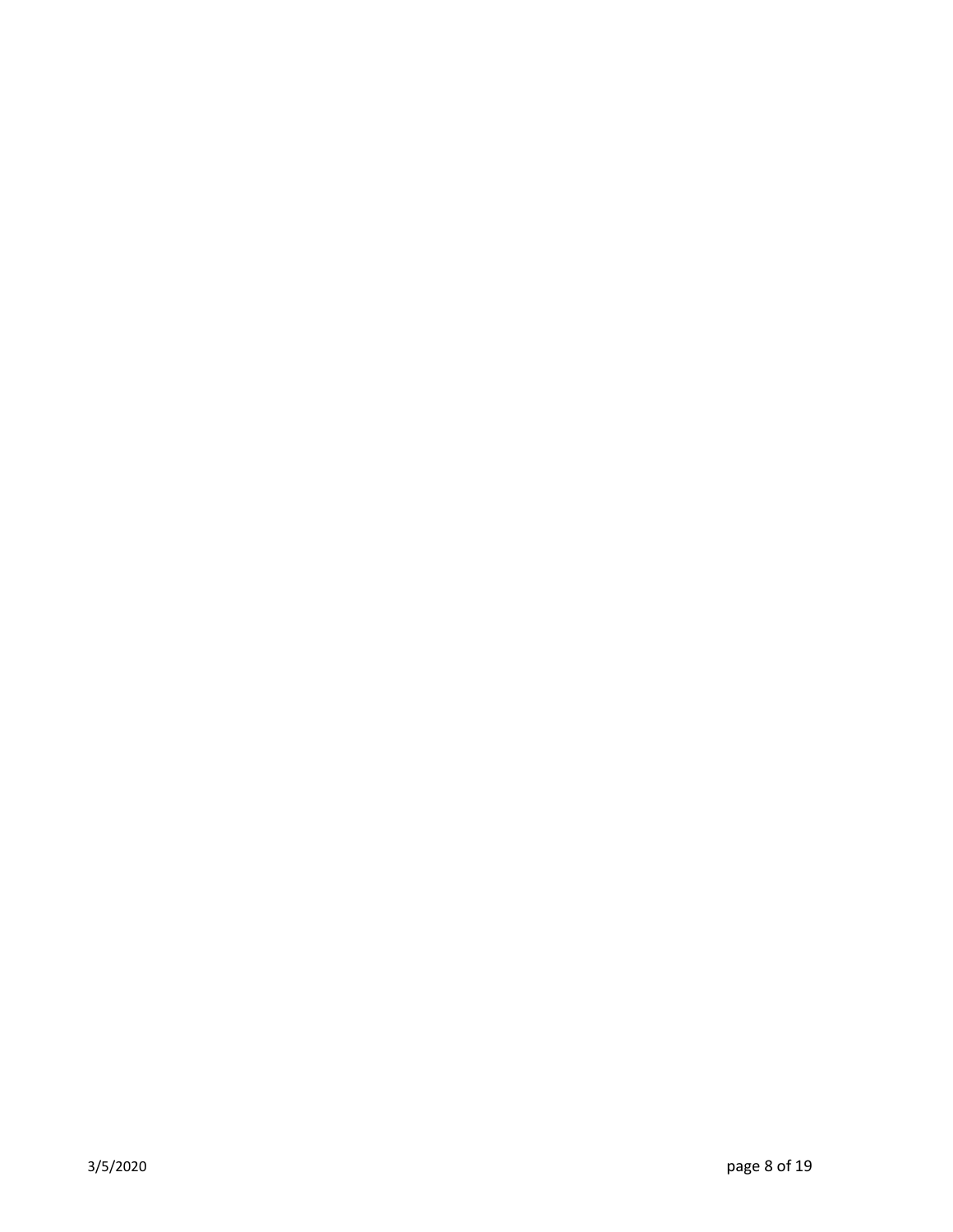# **Data Used in the Assessment Plan**

Assessment is based on data: institutional data, direct indicators, and indirect indicators. Institutional data includes graduation rates and course completion rates, among others. Direct indicators measure learning through assignments, portfolios and other student work while indirect indicators ask students to reflect on their learning. The assessment of student learning occurs at multiple levels within NWIC at the institutional, academic program, and course levels, as well as through student support programming.

# **Institutional Data**

The first type of data collected and analyzed in this assessment plan is institutional data. Institutional data are measures that do not necessarily indicate student learning but do reflect the overall condition and effectiveness of the college's educational programs. To this end, NWIC will continue to track student enrollment numbers and rates, graduation numbers and rates, retention rates at the institutional and program levels, and completion numbers and rates of identified key courses. In addition, the Assessment Plan (2018-2024) will improve tracking of transfer numbers and rates and start tracking graduates' career information. It will focus on reporting and reflecting upon the data and using the information to improve the student learning experience.

The following institutional data are analyzed and reported annually and the results are posted as part of the annual Student Success Report on the NWIC Assessment website.

| Type of           | <b>Details</b>   |                                   |      | <b>Baseline</b> | 2018- | 2019- | 2020- | 2021- | 2022- | 2023- |
|-------------------|------------------|-----------------------------------|------|-----------------|-------|-------|-------|-------|-------|-------|
| Data              |                  |                                   |      | 2017-           | 2019  | 2020  | 2021  | 2022  | 2023  | 2024  |
|                   |                  |                                   |      | 2018            |       |       |       |       |       |       |
| <b>Enrollment</b> |                  |                                   | $\#$ |                 |       |       |       |       |       |       |
| <b>Numbers</b>    |                  | <b>Indian Student count (ISC)</b> |      |                 |       |       |       |       |       |       |
| (Annual)          |                  |                                   |      |                 |       |       |       |       |       |       |
|                   |                  |                                   |      |                 |       |       |       |       |       |       |
|                   | <b>Full-time</b> | Overall                           | $\#$ |                 |       |       |       |       |       |       |
|                   | Equivalent       |                                   |      |                 |       |       |       |       |       |       |
|                   | (FTE)            |                                   |      |                 |       |       |       |       |       |       |
|                   |                  | Lummi                             | $\#$ |                 |       |       |       |       |       |       |
|                   |                  |                                   |      |                 |       |       |       |       |       |       |
|                   |                  | Tulalip                           | $\#$ |                 |       |       |       |       |       |       |
|                   |                  |                                   |      |                 |       |       |       |       |       |       |
|                   |                  | Swinomish                         | $\#$ |                 |       |       |       |       |       |       |
|                   |                  | Port Gamble                       | $\#$ |                 |       |       |       |       |       |       |
|                   |                  |                                   |      |                 |       |       |       |       |       |       |
|                   |                  | Nez Perce                         | $\#$ |                 |       |       |       |       |       |       |
|                   |                  |                                   |      |                 |       |       |       |       |       |       |
|                   |                  | Nisqually                         | $\#$ |                 |       |       |       |       |       |       |
|                   |                  |                                   |      |                 |       |       |       |       |       |       |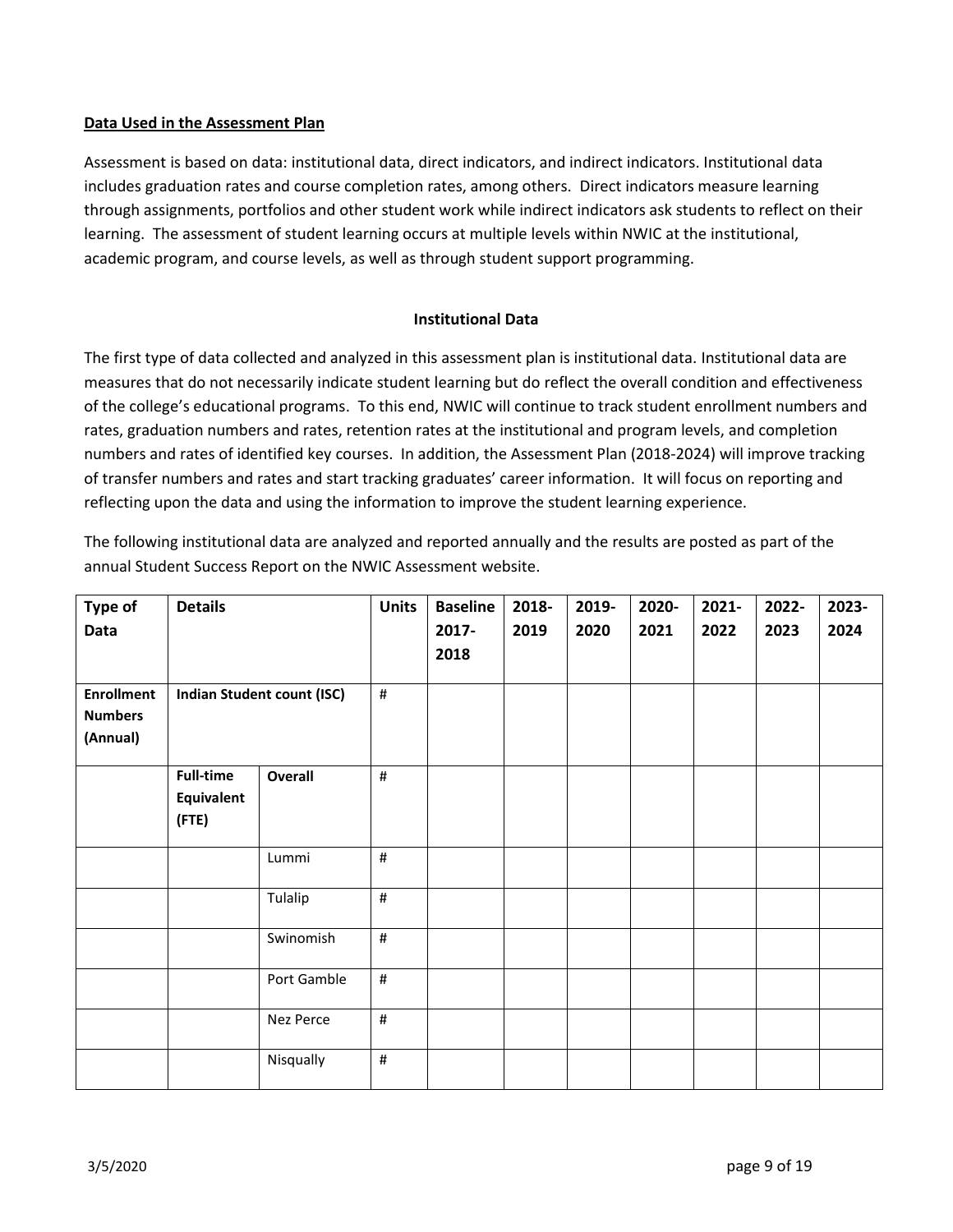|                                         |                           | Muckleshoot                                                                                                                                                                      | $\#$         |                                  |               |               |               |               |               |               |
|-----------------------------------------|---------------------------|----------------------------------------------------------------------------------------------------------------------------------------------------------------------------------|--------------|----------------------------------|---------------|---------------|---------------|---------------|---------------|---------------|
| Type of<br>Data                         | <b>Details</b>            |                                                                                                                                                                                  | <b>Units</b> | <b>Baseline</b><br>2017-<br>2018 | 2018-<br>2019 | 2019-<br>2020 | 2020-<br>2021 | 2021-<br>2022 | 2022-<br>2023 | 2023-<br>2024 |
|                                         | $(CEU) - FTE$             | <b>Continuing Education Units</b><br>$\#$                                                                                                                                        |              |                                  |               |               |               |               |               |               |
| Course<br>completion<br>Rates           | <b>GE</b> core<br>courses | CMST 101, 210                                                                                                                                                                    | $\%$         |                                  |               |               |               |               |               |               |
| (Annual)                                |                           | ENG 101, 102                                                                                                                                                                     | $\%$         |                                  |               |               |               |               |               |               |
|                                         |                           | <b>CMPS 101</b>                                                                                                                                                                  | $\%$         |                                  |               |               |               |               |               |               |
| <b>Students</b>                         |                           | <b>HMDV 110</b>                                                                                                                                                                  | $\%$         |                                  |               |               |               |               |               |               |
| who<br>complete<br><b>GE</b> core       |                           | CSOV 101,<br>102,120                                                                                                                                                             | $\%$         |                                  |               |               |               |               |               |               |
| course with<br>a grade 'C'<br>or better |                           | MATH 102,107                                                                                                                                                                     | $\#$         |                                  |               |               |               |               |               |               |
|                                         |                           | <b>ENVS 108</b>                                                                                                                                                                  | $\#$         |                                  |               |               |               |               |               |               |
|                                         |                           | <b>POLS 225</b>                                                                                                                                                                  | $\#$         |                                  |               |               |               |               |               |               |
| Retention<br>Rates                      | Overall Fall<br>- Fall    | All Degree<br>seeking<br>students who<br>completed one<br>or more credits<br>one fall quarter,<br>the % who<br>completed one<br>or more credits<br>the following<br>fall quarter | $\%$         |                                  |               |               |               |               |               |               |
|                                         | General Ed                |                                                                                                                                                                                  | $\%$         |                                  |               |               |               |               |               |               |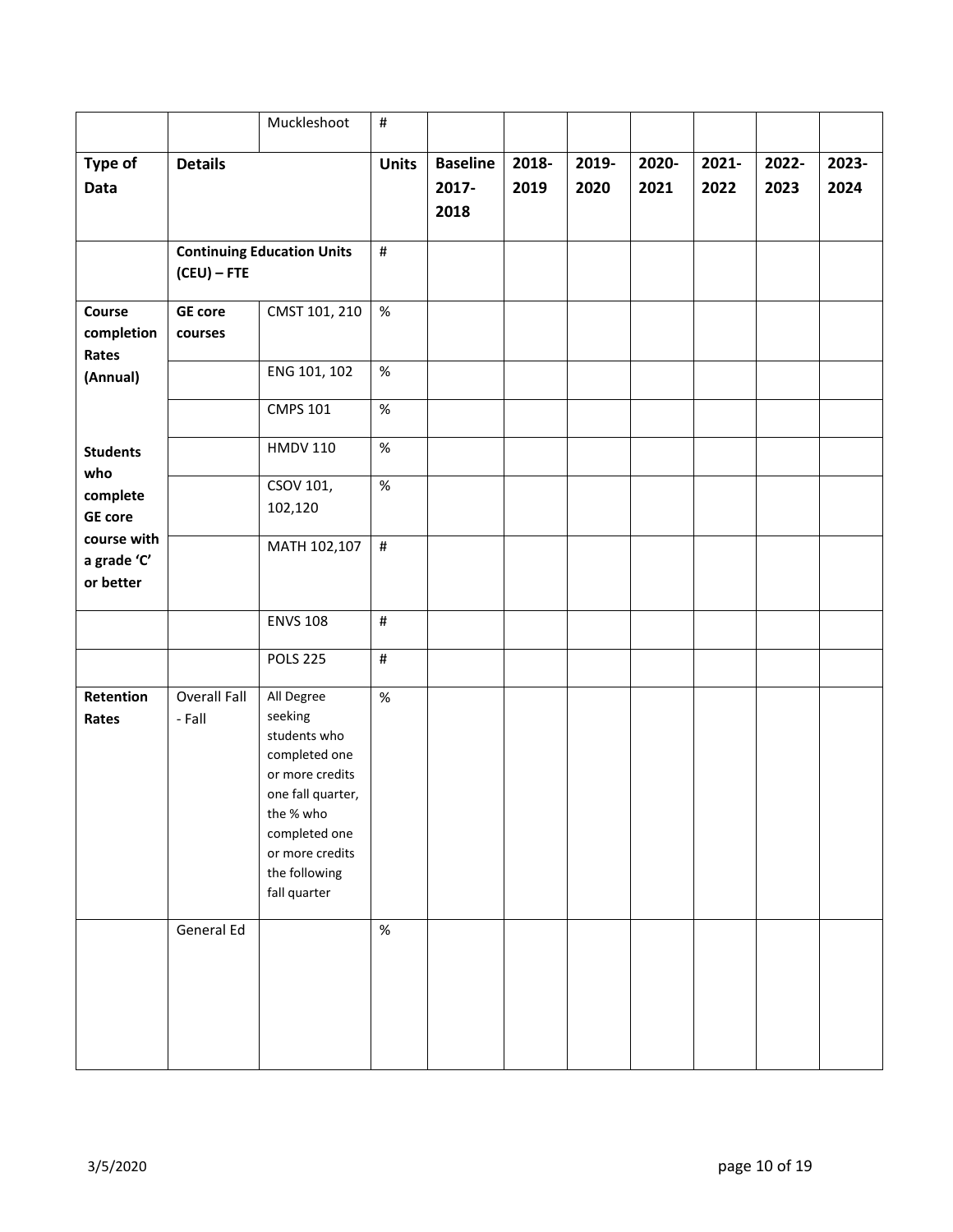| Type of    | <b>Details</b>   |               | <b>Units</b> | <b>Baseline</b> | 2018                     | 2019- | 2020- | 2021- | 2022- | 2023- |
|------------|------------------|---------------|--------------|-----------------|--------------------------|-------|-------|-------|-------|-------|
| Data       |                  |               |              | 2017-           | $\overline{\phantom{a}}$ | 2020  | 2021  | 2022  | 2023  | 2024  |
|            |                  |               |              | 2018            | 2019                     |       |       |       |       |       |
|            |                  |               |              |                 |                          |       |       |       |       |       |
| Graduation | <b>Bachelors</b> | NES, CARE,    | $\#$         |                 |                          |       |       |       |       |       |
| by type of |                  | TGBM, NSL     |              |                 |                          |       |       |       |       |       |
| degree     |                  |               |              |                 |                          |       |       |       |       |       |
|            |                  |               |              |                 |                          |       |       |       |       |       |
|            |                  |               |              |                 |                          |       |       |       |       |       |
|            | Associate        | AAS (DTA)     | $\#$         |                 |                          |       |       |       |       |       |
|            |                  | AST           | $\#$         |                 |                          |       |       |       |       |       |
|            |                  |               |              |                 |                          |       |       |       |       |       |
|            |                  | AAS-T         | $\#$         |                 |                          |       |       |       |       |       |
|            |                  | ATA           | $\#$         |                 |                          |       |       |       |       |       |
|            |                  |               |              |                 |                          |       |       |       |       |       |
|            |                  | Certificate   | $\#$         |                 |                          |       |       |       |       |       |
|            |                  |               | $\#$         |                 |                          |       |       |       |       |       |
|            |                  |               |              |                 |                          |       |       |       |       |       |
| Graduation | Bachelor         |               | $\%$         |                 |                          |       |       |       |       |       |
| Rate       |                  |               |              |                 |                          |       |       |       |       |       |
|            |                  | Overall       | $\%$         |                 |                          |       |       |       |       |       |
|            |                  |               |              |                 |                          |       |       |       |       |       |
|            |                  | Lummi         | $\%$         |                 |                          |       |       |       |       |       |
|            |                  |               |              |                 |                          |       |       |       |       |       |
|            |                  | Off Campus    | $\%$         |                 |                          |       |       |       |       |       |
|            | Associate        |               | $\%$         |                 |                          |       |       |       |       |       |
|            |                  |               |              |                 |                          |       |       |       |       |       |
|            | 3-yr rate        | Overall       | $\%$         |                 |                          |       |       |       |       |       |
|            |                  | Lummi         | $\%$         |                 |                          |       |       |       |       |       |
|            |                  |               |              |                 |                          |       |       |       |       |       |
|            |                  | Off Campus    | $\%$         |                 |                          |       |       |       |       |       |
| Graduate   |                  | Alumni        | $\%$         |                 |                          |       |       |       |       |       |
| school     |                  | Association/N |              |                 |                          |       |       |       |       |       |
|            |                  | ${\sf SC}$    |              |                 |                          |       |       |       |       |       |
|            |                  |               |              |                 |                          |       |       |       |       |       |
| Career     | Job              |               |              |                 |                          |       |       |       |       |       |
|            | Placement        |               |              |                 |                          |       |       |       |       |       |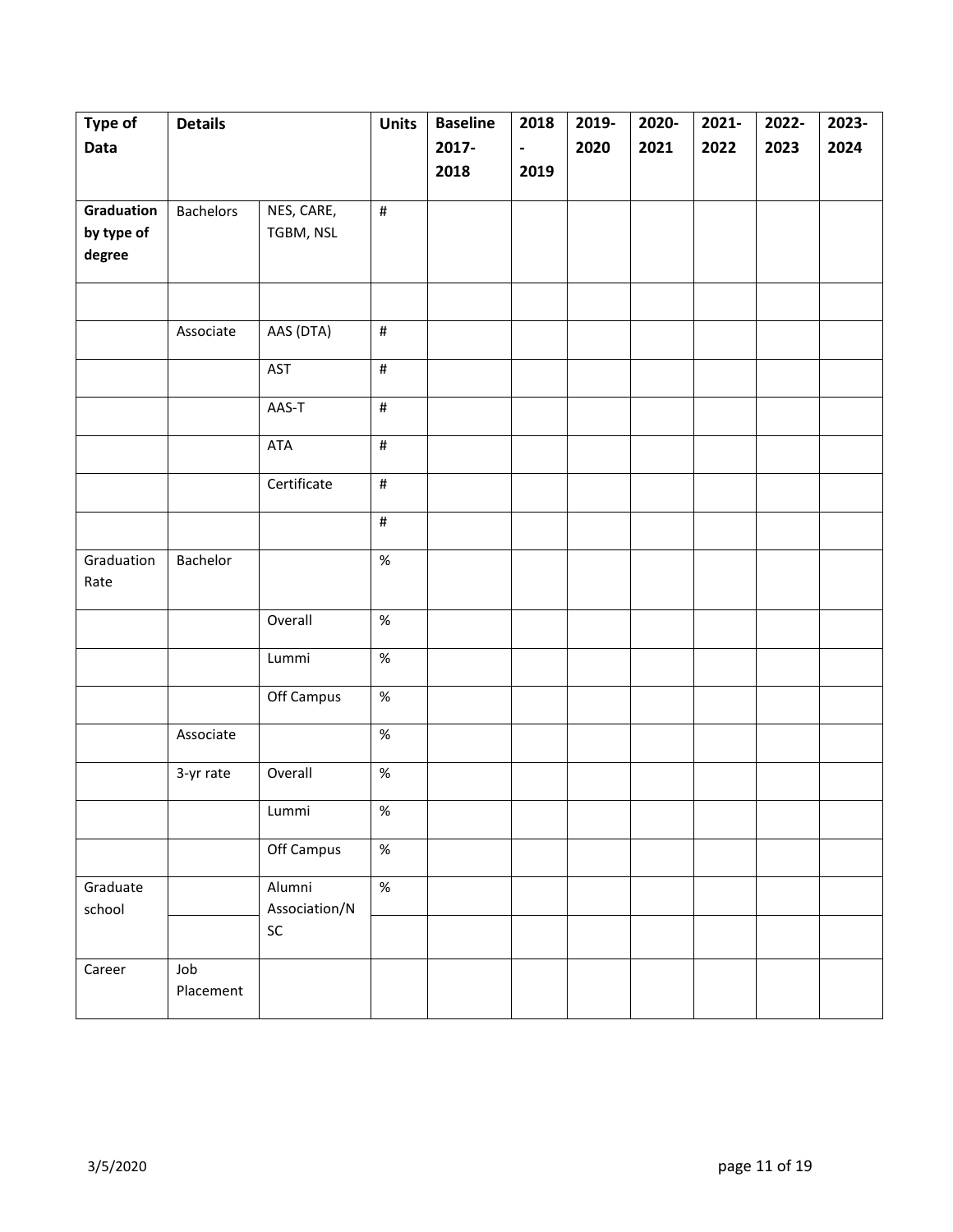# **Indicators of Student Learning**

The continuous improvement model (see page 5) drives the process for assessment of student learning outcomes at the institutional, academic program, and course levels, as well as for student support programming.

# **The 8 step NWIC ASSESSMENT PROCESS and TIMELINE for the Four Levels of OUTCOMES**

The process is the framework that structures assessment activities during the period 2018-2024 for each of the four outcomes levels. It is not intended to articulate details of the processes for the outcome levels. Details of the processes and the specific tools for assessing each of the outcome levels are developed and updated dynamically, as shown in the following diagram.

|                  | <b>Action Steps</b>                                                                                                 | Institutional                                                  | Academic<br><b>Programs</b>                                                                                        | <b>Courses</b>                                                                                                                         | <b>Student Support</b><br>Programs                                                                      |
|------------------|---------------------------------------------------------------------------------------------------------------------|----------------------------------------------------------------|--------------------------------------------------------------------------------------------------------------------|----------------------------------------------------------------------------------------------------------------------------------------|---------------------------------------------------------------------------------------------------------|
| $\overline{1}$ . | <b>Articulate outcomes</b>                                                                                          | Gather indirect<br>data.<br>Review & update<br><b>Outcomes</b> | All programs                                                                                                       | All courses,<br>regularly taught                                                                                                       | Identify all programs                                                                                   |
| 2.               | Develop or revise<br>outcomes rubrics                                                                               | Tribal Outcomes,<br>Communication<br><b>Outcomes</b>           | All programs                                                                                                       | For all scheduled<br>courses                                                                                                           | Identified programs                                                                                     |
| 3.               | Identify direct and<br>indirect assessment<br>opportunities at<br>entry, midway, and<br>exit                        | Tribal Outcomes,<br>Communications<br><b>Outcomes</b>          | Using a phase II<br>curriculum map<br>Assess 7<br>programs                                                         | For all scheduled<br>courses                                                                                                           | For identified<br>programs                                                                              |
| 4.               | Include outcomes on Identify courses<br>syllabi or<br>disseminated<br>materials                                     | during curricular<br>review                                    | Review progress<br>following<br>curricular<br>review<br>All required<br>courses in<br>programs<br>regularly taught | Review progress<br>review.<br>FIG's are<br>responsible for<br>changes to<br>identified courses<br>and all courses,<br>regularly taught | All program materials<br>following curricular and advertising for<br>identified programs                |
| 5.               | Determine or create<br>the instructional<br>activities or<br>assignments that will<br>be used to teach or<br>access | Tribal Outcomes,<br>Communications<br><b>Outcomes</b>          | For identified<br>courses, all<br>regularly taught<br>programs                                                     | For all scheduled<br>courses                                                                                                           | Student activities or<br>intentional<br>interactions<br>Develop survey,<br>evaluation, or other<br>tool |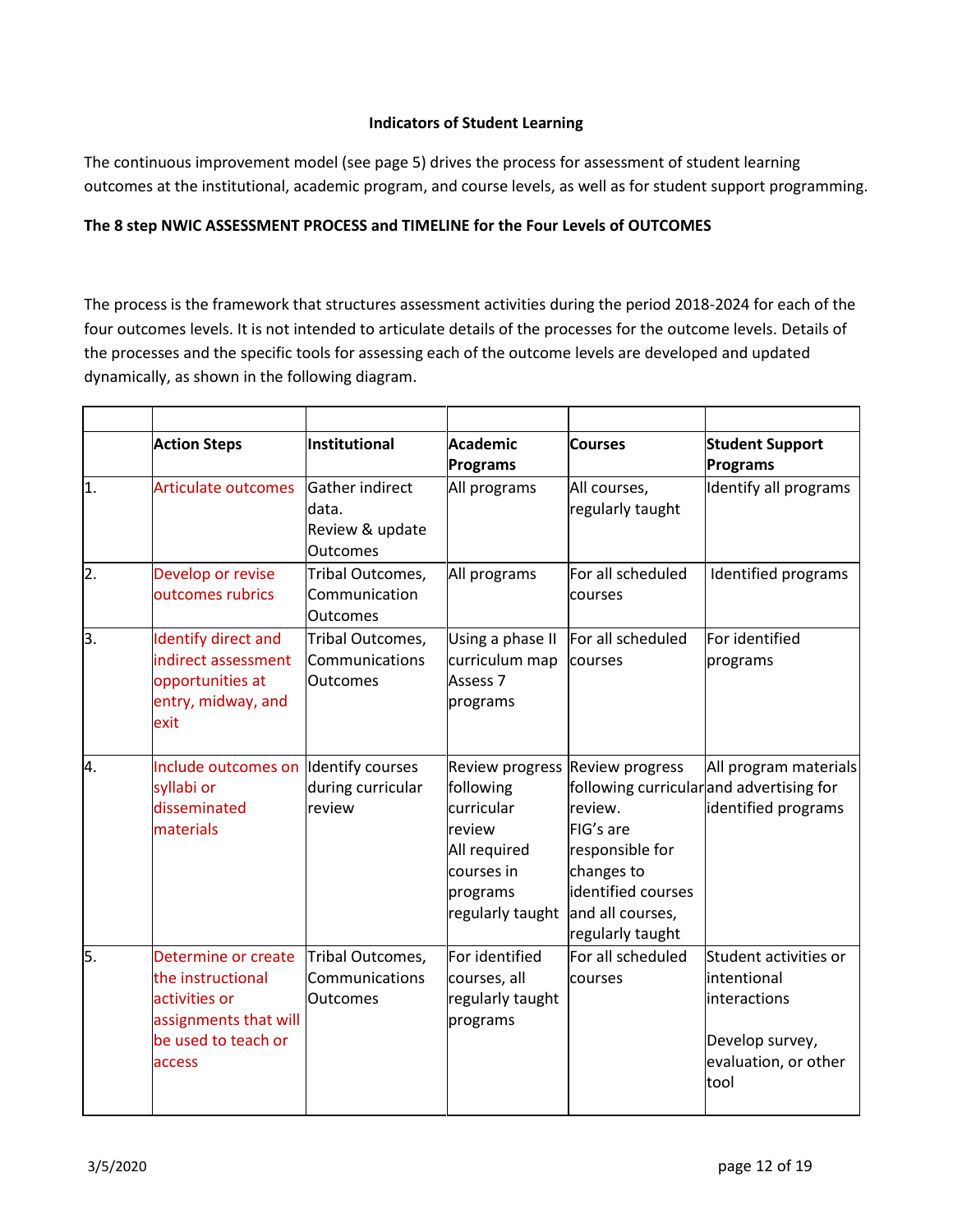| 6. | Develop rubrics to<br>assess instructional<br>activities | Tribal Outcomes,<br>Communication<br><b>Outcomes</b>                                                                                    | For all identified Quarterly for<br>courses                                                                                                                                             | scheduled courses                       | For identified activity                                                                                |
|----|----------------------------------------------------------|-----------------------------------------------------------------------------------------------------------------------------------------|-----------------------------------------------------------------------------------------------------------------------------------------------------------------------------------------|-----------------------------------------|--------------------------------------------------------------------------------------------------------|
| 7. | <b>Assess students for</b><br>outcome attainment         | Quarterly in<br>identified courses                                                                                                      | Quarterly in<br>identified<br><b>courses</b>                                                                                                                                            | <b>Quarterly</b>                        | Ongoing                                                                                                |
| 8. | Analyze and report<br>assessment data                    | Quarterly and<br>annually at the end annually at the<br>of spring quarter<br>Annually to<br>administration,<br>faculty, and<br>students | Quarterly and<br>end of spring<br>quarter<br>Quarterly within<br>discipline group<br>and annually at<br>the end of spring<br>quarter to<br>faculty, students,<br>land<br>administration | Quarterly through<br>a narrative report | Quarterly and<br>Annually<br>Quarterly and<br>annually to CSS staff,<br>administration and<br>students |

# **The 8 Step NWIC ASSESSMENT PROCESS Explained in Detail**

- 1. **Articulate Outcomes** Develop or revise the outcomes requires Curriculum Committee review and approval. Follow guidelines posted on the NWIC Assessment website course outcomes page.
- 2. **Develop or revise outcome rubrics** Identify criteria and articulate measurable standards for Beginning (B), Developing (D), and Accomplished (A) levels of student proficiency for each outcome (students will be able to…..). Fill out outcome rubrics.
- 3. **Identify direct and indirect assessment opportunities at entry, midway and exit** Create or revise curriculum map listing all required courses for the program and the level of student proficiency (B, D, or A) for each program outcome. Align course, program, and institutional outcomes.
- 4. **Include outcomes on syllabi** List all course, program, and institutional (as appropriate) outcomes on course syllabi.
- 5. **Create or revise the instructional activities, assignments, and/or tools that will be used to teach and assess** – Intentionally link assessment to teaching activities, assignments, and/or tools to effectively measure outcomes.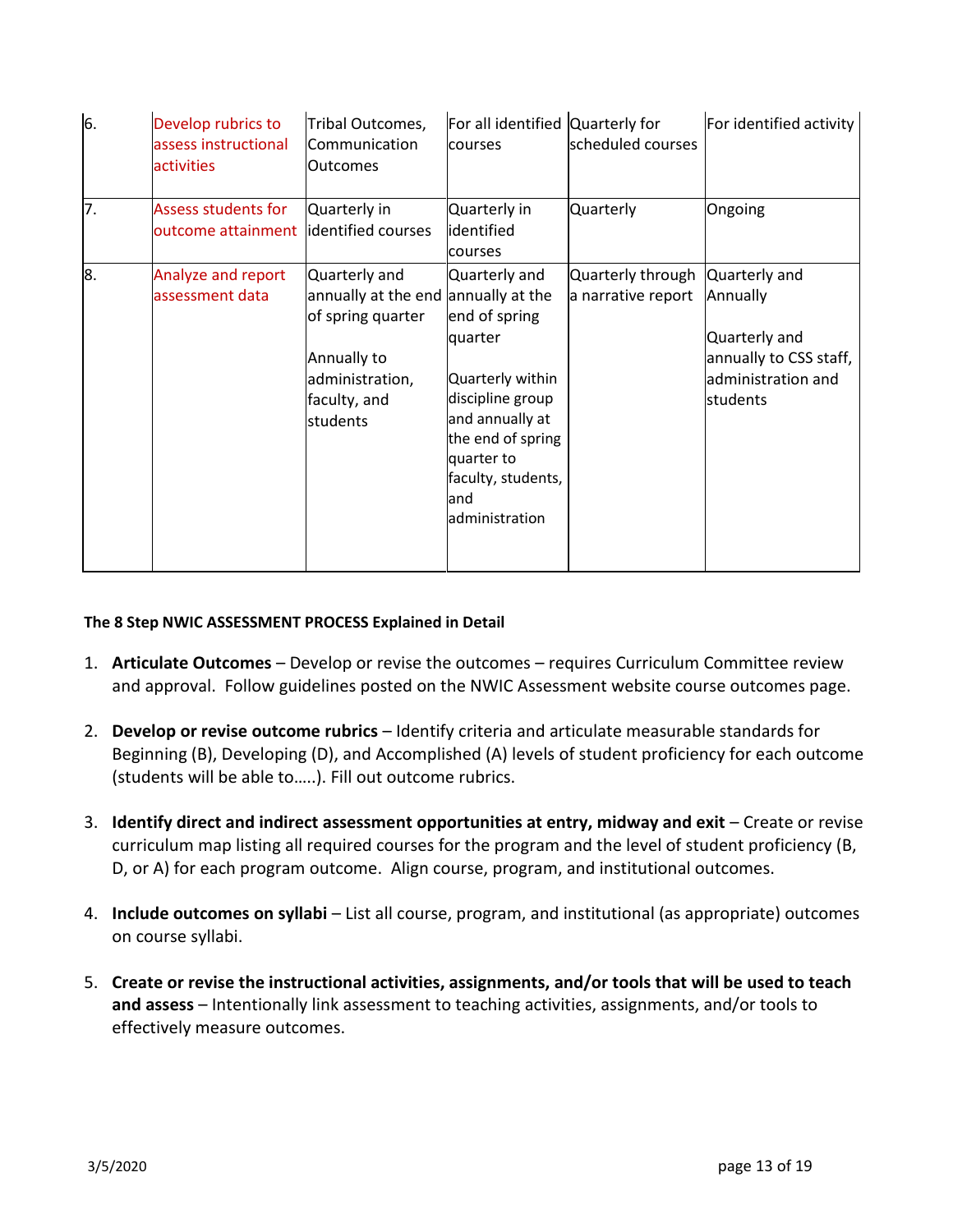- 6. **Develop rubrics to assess instructional activities** Establish measurable criteria for attributing levels of proficiency (Beginning, Developing, or Accomplished) to each student and reporting for the course, program, and/or institution as a whole.
- 7. **Assess students for outcome attainment**  Collect student data and include on the quarterly course assessment narrative. Each program has a process for evaluating student outcome attainment.
- 8. **Analyze and report the assessment data**  Identify a regular schedule and appropriate audience to report course, program, and institutional assessment results, which are compiled annually into a comprehensive institutional document.

# **Course Assessment Narrative**

Instructor: \_\_\_\_\_\_\_\_\_\_\_\_\_\_\_\_\_

Course: \_\_\_\_\_\_\_\_\_\_\_\_\_\_\_\_\_\_\_\_

Quarter: **Quarter:** 

Number of students enrolled at the beginning of quarter:

Number of students enrolled at end of quarter:

- 1. What are some of the things I changed from the last time I taught this course?
- 2. What did I do to determine what the students learned? Identify your assignment strategies.
- 3. What did the students learn? Connect with course and program outcomes.
- 4. Were there any strategies that stood out as being especially effective to student learning?
- 5. What support strategies did I implement?
- 6. How did the course modality affect teaching and learning?
- 7. In what ways did I integrate indigenous pedagogy into the curriculum? A place-based teaching and learning approach, story sharing, genealogy, origin stories, and/or identity development.
- 8. What direct feedback did I receive from students?
- 9. What are some things I plan on changing the next time I teach this course?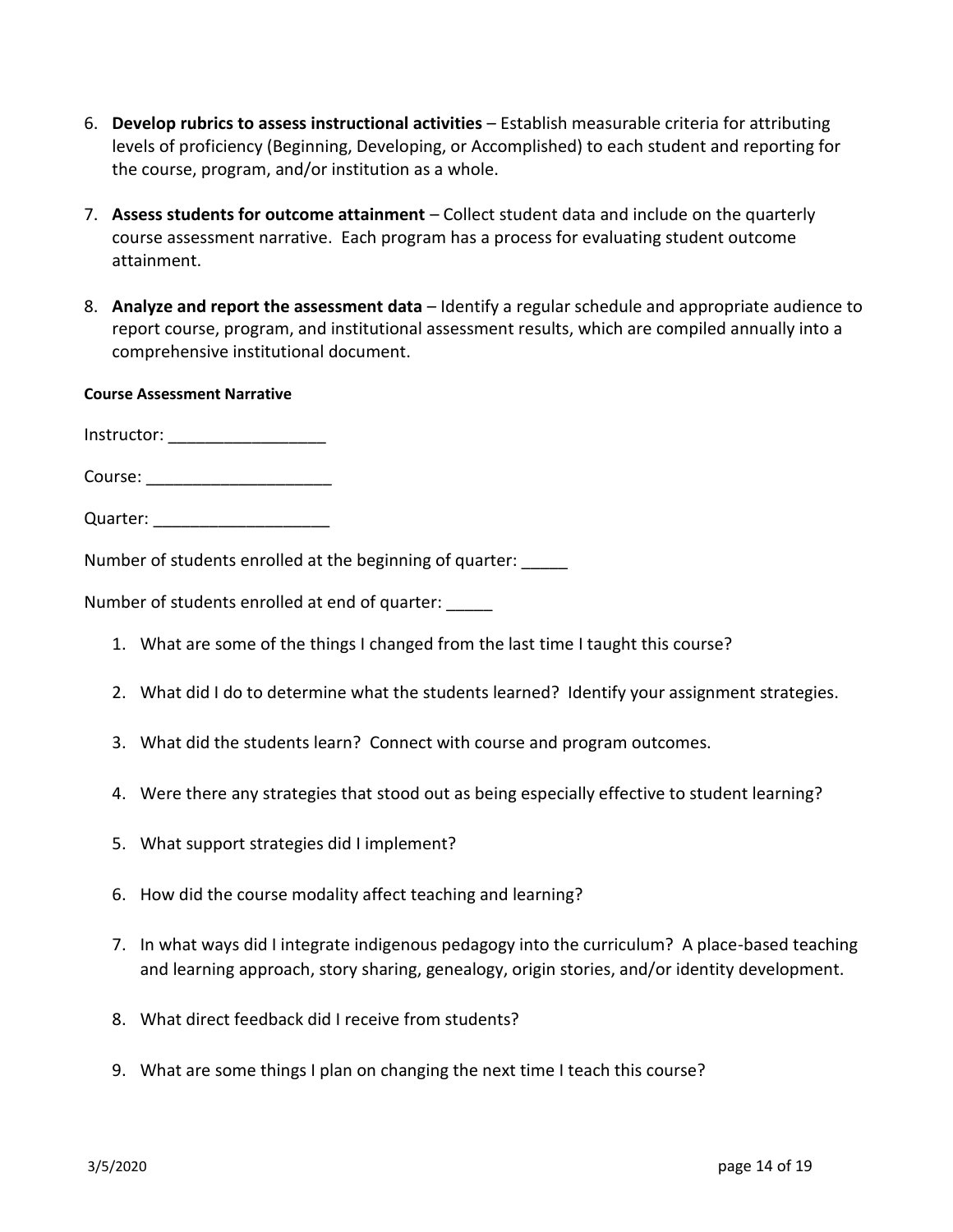The detailed descriptions of the processes, timelines, and tools for each of the four levels of direct measures of student learning are accessed on the NWIC Assessment website[: http://www.nwic.edu/assessment.](http://www.nwic.edu/assessment) The Assessment web site is a publicly available location that presents approved outcomes, processes, reports, and other useful resources and dissemination materials. The main Assessment web site also contains links to the assessment working documents web site, which contains tools and working documents for staff to progress through the 8 step process.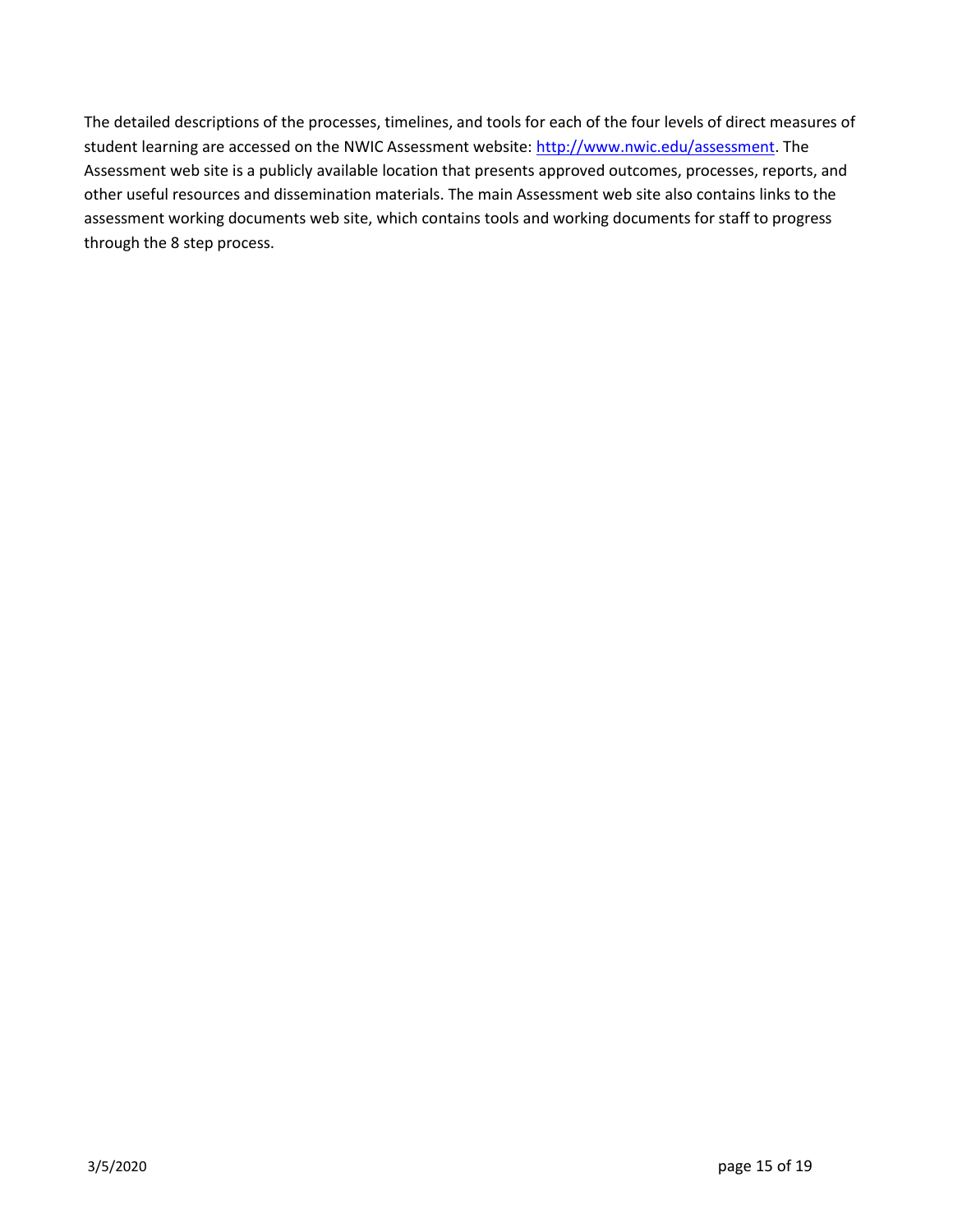# Institutional Learning Outcomes

NWIC articulated six competencies in the first phase of the assessment efforts. Students who complete a program of study at NWIC will have a solid foundation in the areas listed below.

- 1. Native Leadership- To acquire a quality education
	- a. Effectively communicate in diverse situations, from receiving to expressing information, both verbally and non-verbally
	- b. Use analytical and critical thinking skills to draw and interpret conclusions from multiple perspectives including Indigenous theory and methods
- 2. Way of Life- To give back
	- a. Demonstrate knowledge of what it means to be a people
	- b. Practice community building through service learning
- 3. Inherent Rights- To apply Indigenous Knowledge
	- a. Exhibit a sense of place
	- b. Recognize Tribal rights as they relate to human rights
- 4. Community-Minded- To utilize education through work
	- a. Meet the technological challenges of a modern world
	- b. Work cooperatively toward a common goal

# Academic Program Outcomes

As of 2019, program outcomes have been developed for all programs of study at NWIC. The first cycle of program assessment has been completed for five of the programs of study and will continue each year by identifying assessment opportunities, developing assessment strategies, performing assessment, and reporting annually. In addition, beginning with this assessment plan, NWIC will assess award of completion programs. Work will continue with designing a communication system to ensure that the findings are accessible and used to refine policy and practice at the program level, determining whether a program is meeting its objectives, discovering the strengths and challenges in the learning process, and determining whether the program is meeting the needs of the target audience. Details of the processes, timelines, and tools used in the program outcomes assessment are posted on the NWIC Assessment web site and will be updated as the process evolves.

# Course Outcomes

The development and approval of course outcomes are monitored by the Curriculum Committee and through the curricular review process, scheduled bi-annually for identified courses and programs of study. During this phase of the assessment effort two goals are set. First, faculty inquiry groups (FIGs) will be responsible for updating course outcomes identified during the review process. Second, standards will be established to measure course outcomes, creating assessment tools, using multiple methods to assess outcomes, conducting and reporting on the course assessment following the process. Details of the processes, timelines, and tools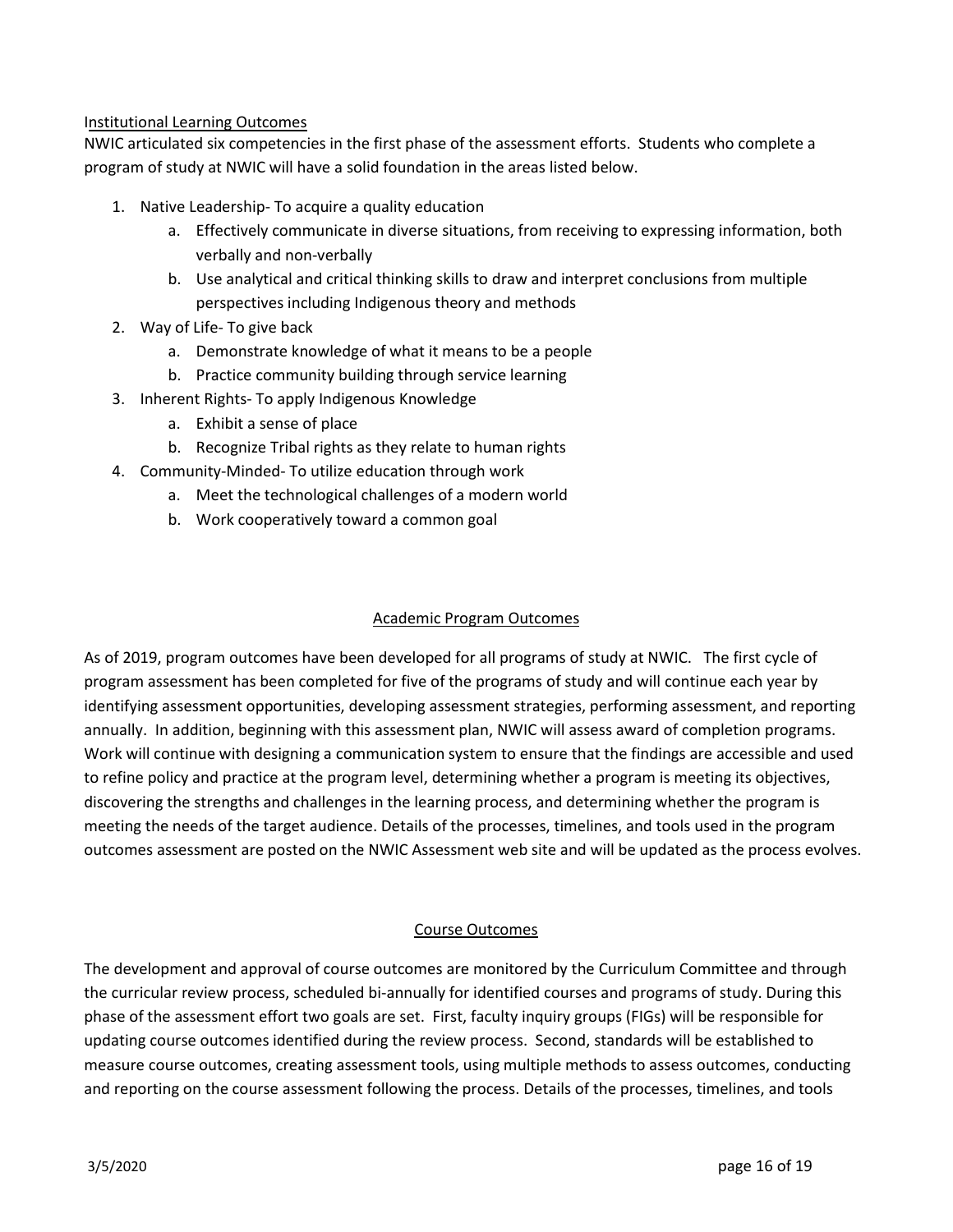used in the course outcomes assessment are posted on the NWIC Assessment web site and will be updated as the process evolves.

# Student Support Program Outcomes

Assessment of student support programs is essential within assessment at NWIC. A focused effort will be on the assessment and evaluation of all non-academic student support programs. In alignment with the new NWCCU standards, two piloted processes will be implemented within this assessment cycle. The first being a value-based program evaluation, the second being a productivity-based analysis. The merging of these two processes as well as utilizing the results to inform resource allocation are goals within this assessment cycle. Student support programs include (but are not limited to) programs implemented through the Center for Student Success, including athletics, career services, academic advising, student leadership, and residence life, as well as programming outside of the department including indigenous service learning, library, and the Math and Writing Center. Data collected will be utilized to improve student support programming and student learning.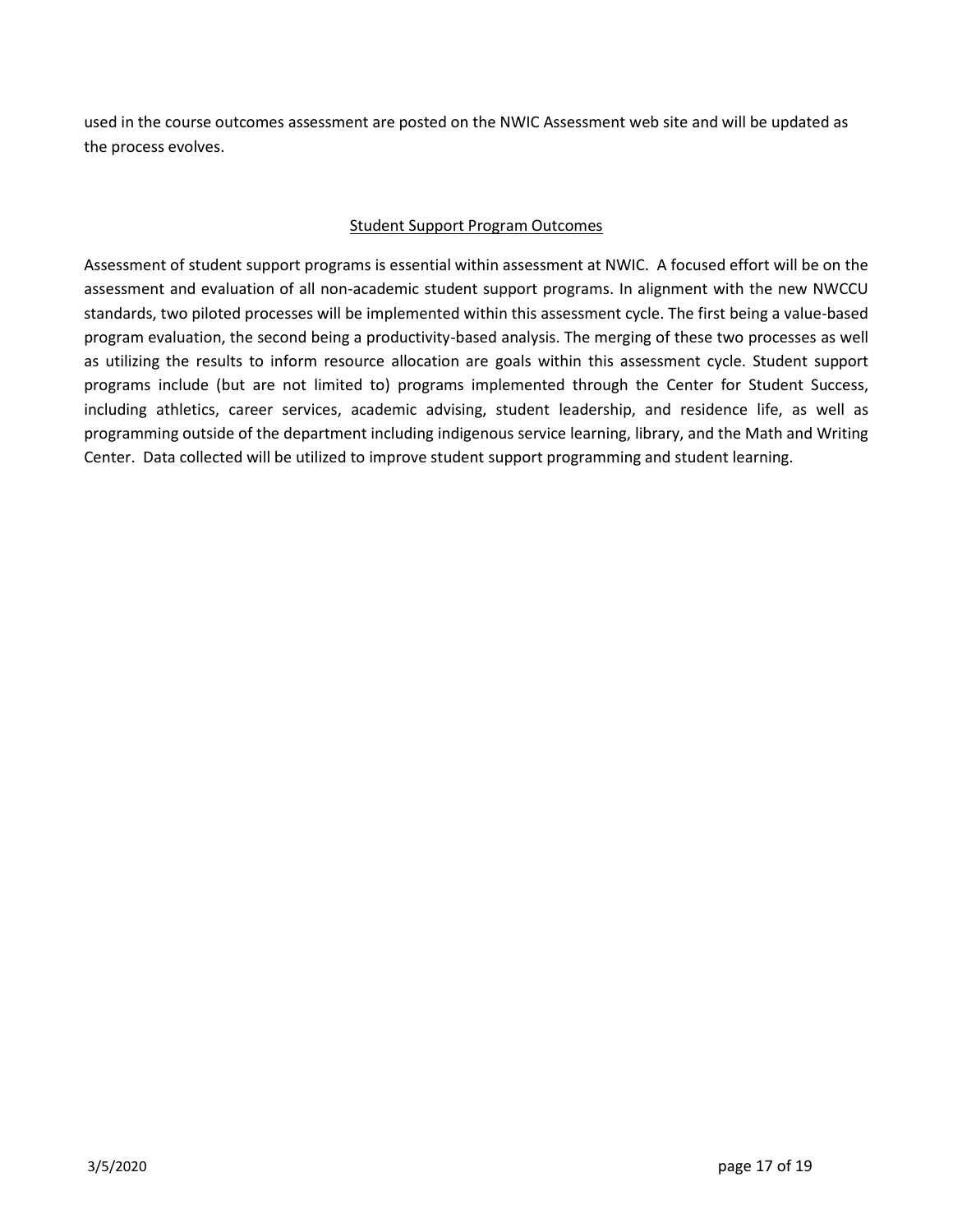#### Indirect Indicators of Student Learning

NWIC will continue to gather indirect assessment data through identified surveys, faculty peer reviews, and course evaluations. The purposes of the surveys are to assess the student experience within all areas of the college while enrolled and beyond graduation as well as evaluate the faculty engagement with the students and their understanding of the assessment process. To strengthen the assessment of student support programming, surveys will be conducted during the 2018-2024 assessment cycle. A process will be developed for reporting the results to the community and tracking the improvement activities. Details of the processes, timelines, and tools used in the indirect indicators of student learning are posted on the NWIC Assessment web site and will be updated as the process evolves.

On-going Surveys

| <b>Survey</b>                                                  | <b>Baseline</b><br><b>Data</b> | 2017-<br>2018 | 2018-<br>2019 | 2019-<br>2020 | 2020-<br>2021 | $2021 -$<br>2022 | 2022-<br>2023 | 2023-<br>2024 |
|----------------------------------------------------------------|--------------------------------|---------------|---------------|---------------|---------------|------------------|---------------|---------------|
| Alumni survey<br>(ACT with NWIC<br>specific<br>questions)      |                                |               |               |               |               |                  |               |               |
| Non-Returning<br>Survey                                        |                                |               |               |               |               |                  |               |               |
| In house survey<br>regarding<br>student learning<br>attainment |                                |               |               |               |               |                  |               |               |
| <b>CESSE</b>                                                   |                                |               |               |               |               |                  |               |               |
| <b>Survey</b>                                                  | <b>Baseline Data</b>           | 2017-<br>2018 | 2018-<br>2019 | 2019-<br>2020 | 2020-<br>2021 | 2021-<br>2022    | 2022-<br>2023 | 2023-<br>2024 |
| Quarterly                                                      |                                |               |               |               |               |                  |               |               |
| <b>Online Course</b>                                           |                                |               |               |               |               |                  |               |               |
| Evaluation                                                     |                                |               |               |               |               |                  |               |               |
| <b>Annual Faculty</b>                                          |                                |               |               |               |               |                  |               |               |
| Peer Review                                                    |                                |               |               |               |               |                  |               |               |
| <b>Annual Faculty</b>                                          |                                |               |               |               |               |                  |               |               |
| Self Evaluation                                                |                                |               |               |               |               |                  |               |               |
| <b>Annual Faculty</b>                                          |                                |               |               |               |               |                  |               |               |
| Classroom                                                      |                                |               |               |               |               |                  |               |               |
| Evaluation                                                     |                                |               |               |               |               |                  |               |               |